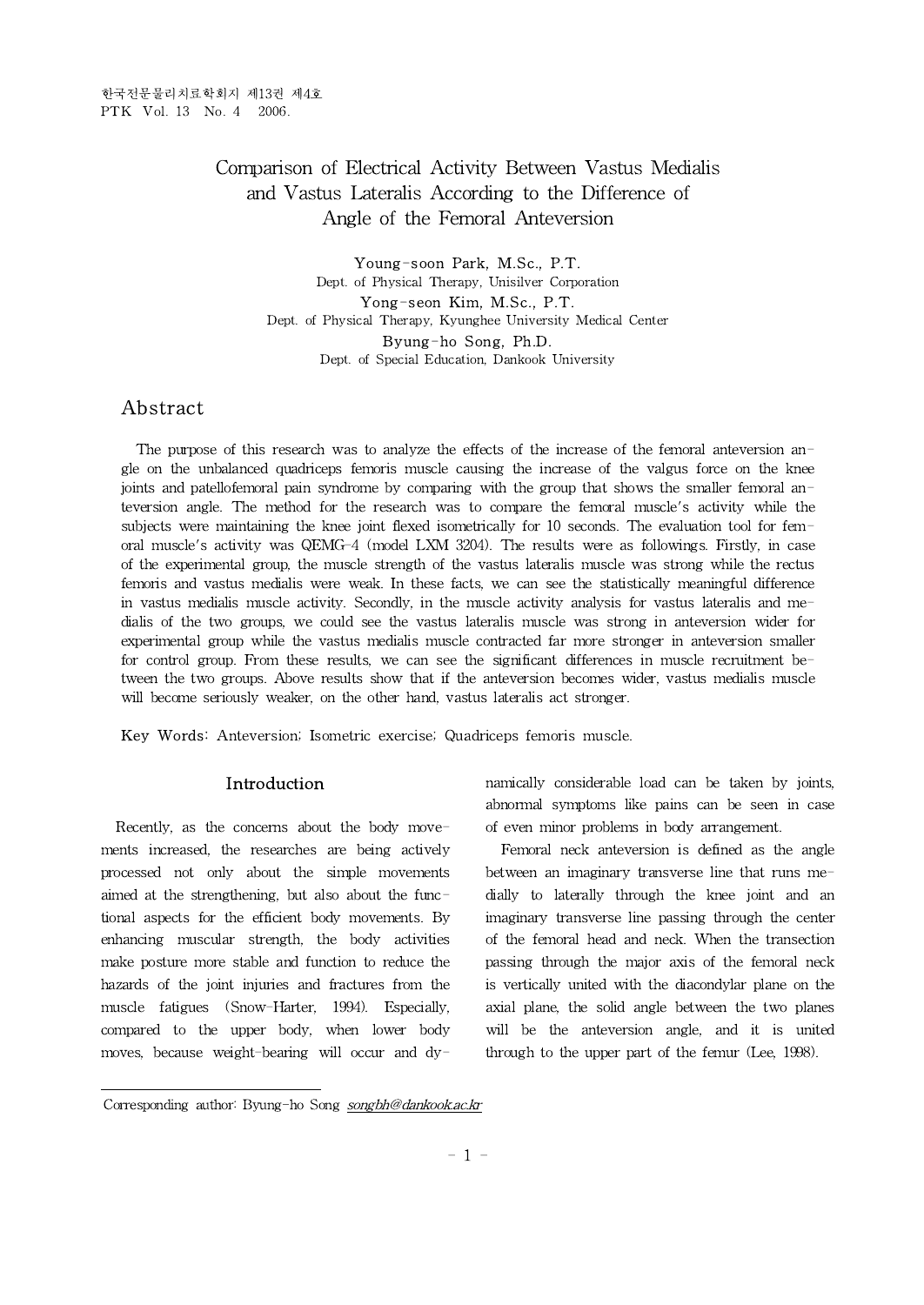The increase of anteversion angle triggers the increase of the Q-angle, tibial external rotation, and the pronation of foot, and in the event, patellofemoral pain syndrome can be diagnosed. In this case, the flexibility of the hip flexors, quadriceps femoris, and gastrocnemius must be tested, because these elements have direct and indirect influence upon the placing of the patella on the femur (Choi, 2005).

The contraction of the quadriceps femoris in standing up posture produces the valgus vector on the knee joint (Hungerford and Barry, 1979), and in case of this force is exceeded, it can be the cause of the overuse injuries on the knee joint and adjacent joints, and the symptoms like osteomalacia or relapsing lateral subluxation of the patella can be developed easily. Like this, the femoral anteversion causes the femoral internal rotation by squeezing the femoral head into the acetabulum through the pushing force of the anterior capsulo ligament and frontal muscles. When this happens, because of the internal rotation of the femoral condyle, the changed flexion and extension can make the toe-in gait. By these results, the femoral anteversion can affect the function of the knee joint (Jung et al, 2004) and cause the deformity of the ankle joint.

Because the strength disproportion caused by the deformity of the femoral anteversion triggers the pain on the knee joint, it is needed to take the treatment to reduce the disproportion by strengthening the vastus medialis. For this, it is necessary to selectively practice the exercises focused on the vastus medialis other than the other quadriceps (Blazina et al, 1979; Fisher, 1986; McConnell, 1986), and the exact muscle activity test results for the quadriceps based on the above- mentioned facts will be the greatly important data for the effective selective strengthening exercises. Furthermore, because the more increased the hip flexion, the more increased the couple of forces for the hip joint's medial rotation (Delp et al, 1999), we can expect the couple of forces for the hip joint's medial rotation will be increased when we fulfill the daily movement like going up and down stairs or squatting. The repetition of these daily movements facilitates the patella's lateral subluxation and increases the disproportion of the quadriceps of the patient whose dynamical femoral anteversion angle wider. Therefore, the unbalanced alignment of the lower extremities caused by the nondynamical problem owing to the deformity of the femoral anteversion will affect first on the muscle activity of the quadriceps, and the EMG is very appropriate to objectify these facts.

In related researches, Nyland et al (2004) reported that after having patients practice the exercise under the assumption that the hip joint's anteversion contributes to the joint's medial rotation, the muscle activity of the vastus medialis and gluteus medius had been reduced in the patients whose hip joint anteversion was wider. Alica et al (1992) as well, reported that it was necessary for the patients who had suffered from the knee joint's pain to get rid of the factors that could be the reasons of the functional abnormality of the knee joint and to correct the position of the patella. To do these, they insisted that it was necessary to strengthen the quadriceps and adductors of the hip joint. Like this, actually, the dynamical axis of the lower extremities' weight-bearing passes through the center line of the hip joint, knee joint, and talus, the musculodynamic structure caused by the increase of the hip joint's anteversion in the weight-bearing is so closely associated with the disproportion of the quadriceps. Therefore, in weight-bearing posture, compared to that of the normal subjects, in case of the patients whose anteversion angle is larger, the malposition of the dynamic axis accelerates the disproportion of the quadriceps, and consequently increases the genu valgum of the knee joint and ankle joint's pronation. Herein, the quadriceps' action has the greatest meaning than any other muscles.

The purpose of this research is, by comparing the muscle activities of the quadriceps, to objectively analyze the differences between the two groups that consists of the women who are tending the sick.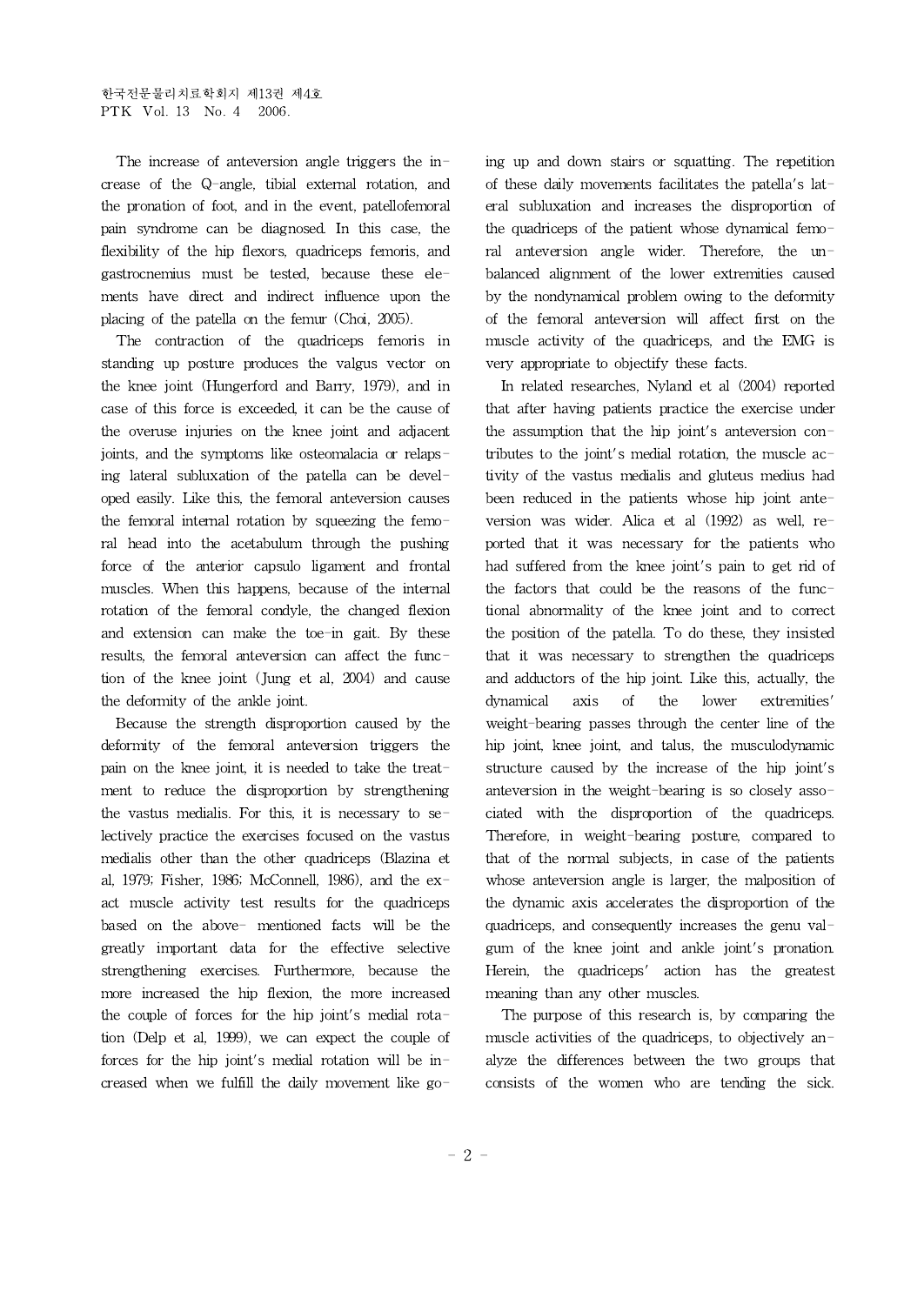한국전문물리치료학회지 제13권 제4호 PTK Vol. 13 No. 4 2006.

They are divided into the larger femoral anteversion group and the smaller. If the femoral anteversion angle is large, the hip joint's internal rotation increases and the larger the angle, the bigger the disproportion of the strength of the quadriceps. The disproportion of the quadriceps can be used to early diagnose the patellofemoral pain syndrome, because it facilitates the valgus force of the knee joint. From these findings, we want to stress the necessity of the selective muscle strengthening for the patients whose anteversion is large.

#### Methods

#### Subjects

This research was fulfilled from April 1, 2006 to April 20, 2006 in S-nursing home located in Sungnam City, Kyunggi Do, Korea. The subjects were 30 women from  $40 - 50$  years old. Because they were tending the sick, their knee was exposed to the overload from their daily work transferring their patients. We consulted the report that, among the knee joint patients, 18.1% of the man and 33.2% of the women were being suffered from the patellofemoral pain syndrome, and women were more vulnerable (Dehaven, 1986). By considering the average anteversion angle of 19.85±6.90° (Kim and Bin, 1986) for Korean, the subjects were divided into two groups. The experimental group was consisted of 15 women whose hip joint's anteversion angle was bigger than 30° and the control group was consisted of 15 women whose angle was smaller than 20°. We selected the subjects who were qualified for the conditions below.

1) Women who don't have problem in maintaining the standing up balance in blinded condition.

2) Women who don't have LOM in upper  $&$  lower extremities and in trunk.

3) Women who don't have problem in ADL, although the knee pain can be accompanied when they move actively.

4) Women who don't have the kinesthetic sense deficit or the decline of the coordination caused by theneurological problem.

5) Women who don't have the muscle weakness or back pain that can influences the gait.

6) Women who don't have the experience of the orthopedic surgery on the hip and knee joint.

7) Women who agreed to participate in the research in person.

#### Procedures

#### Measuring instrument

We used the surface  $EMG<sup>1</sup>$ . It is the EMG instrument that can measure 4 muscles simultaneously by using 4 channels and the results are displayed on the computer monitor, so the observer can monitor and record. The electrodes were the surface electrodes<sup>2)</sup> that were provided for EMG instruments and we attached them on the motor point of muscles (rectus femoris, vastus medialis, vastus lateralis) that act as the knee flexors in isometric exercise. To reduce the skin resistance against the signal, after removing the skin fat with the antiseptic alcohol and spreading the small amount of the electrolyte gel, we attached the surface electrodes on the skin of the thigh and the earthing electrodes on the back.

#### The way of measuring

We used the Craig test to evaluate the anteversion angle. It measures single tibia's external rotation angle with knee flexed in 90° in prone.

At first, we made the subject straightly stand on both feet on the elastic resistance band. And then we had the subject grip the both ends of the band with the hip joint neutral and knee joint 45° flexed

<sup>1)</sup> QEMG-4, model LXM 3204, Laxtha, Daejeon, Korea.

<sup>2)</sup> Ag/Agcl, Laxtha, Daejeon, Korea.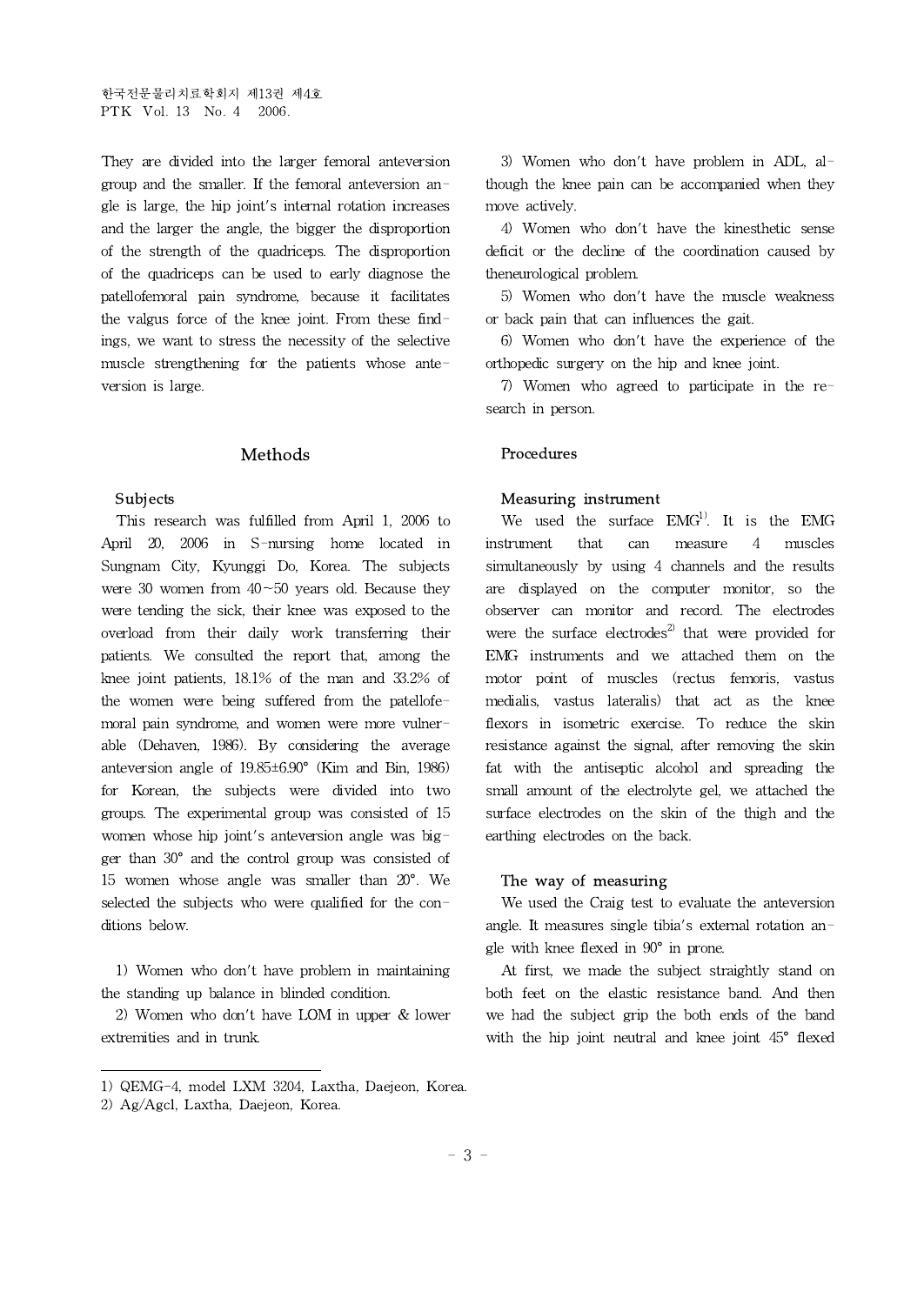to measure the resistance of the knee extensors in isometric exercise. Herein, the subject was ordered to maintain the posture for 10 seconds while the extra heavy band (blue band) had been pulled to 20 ㎝ to maintain the 1.4 ㎏ of the resistance force of the elastic band. We used a goniometer to measure the knee flexion angle, and ordered to stop after 10 seconds. Because 7 to 10 seconds' resistance is idealistic for the muscle fibers in muscle spindle to arrive to the neurological activity (Chaitow et al, 1996), the subject was contracting the quadriceps for 10 seconds isometrically according to the order of the researcher. During the 10 seconds of the action potential, the 6 seconds' value from 3 to 8 second was taken and we used three times' average value for analysis. The rest time between measurements was 2 minutes, and test was performed randomly, and the total time required was about 30 minutes.

## The Measurement for the signal of the MVIC EMG

After removing the markers, to quantify the action potential of the rectus femoris, vastus madialis, and vastus lateralis, we measured each muscle's muscle activity in MVIC (Maximal Voluntary Isometric Contraction). After treating 5 seconds' value with RMS and excluding the first and last 1 seconds, we used the 3 seconds' average EMG signal as the 100% of MVIC.

### Statistical Analysis

The independent t-test was fulfilled to compare the two groups' average values for each quadriceps muscle's muscle activity in isometric exercise, and the paired sample test was conducted to checkup the muscle activity of the vastus medialis and lateralis. For the statistical significance level test and statistic process of the data, we used the common statistic programme, SPSS 12.0 for window.

### Results

### The general characteristics of the subjects

We considered the subjects' age, height, weight, and anteversion angle. The experimental group's average age was 50.88, height was 158.88 ㎝, weight was 57.75 kg, and anteversion angle was 41.87°, and the control group's average age was 52.00, height was 157.82 cm, weight was 57.45 kg, and anteversion angle was 16.36°. Table 1 shows the subjects' general body characteristics.

## The comparison of the quadriceps' muscle activity in isometric exercise according to the difference of the femoral anteversion angle

1) The analysis of the muscle activity for rectus femoris muscle

The experimental group's (larger anteversion) muscle activity value for rectus femoris was average 44.40  $\mu$ V, and the control group's (smaller anteversion) was average 49.55  $\mu$ V. From these results, we couldn't find statistically significant differences according to the size of the angle  $(p<.05)$  (Table 2).

2) The analysis of the muscle activity for vastus medialis muscle

The experimental group's (larger anteversion) muscle activity value for vastus medialis was average 49.38  $\mu$ V, and the control group's (smaller anteversion) was average  $62.91 \mu$ . From these results, we could find statistically significant differences according to the size of the angle  $(p<.05)$  (Table 3).

3) The analysis of the muscle activity for vastus lateralis muscle

The experimental group's (larger anteversion) muscle activity value for vastus lateralis was average 58.89  $\mu$ V, and the control group's (smaller anteversion) was average 55.80  $\mu$ V. From these results, we couldn't find statistically significant differences according to the size of the angle  $(p<.05)$  (Table 4).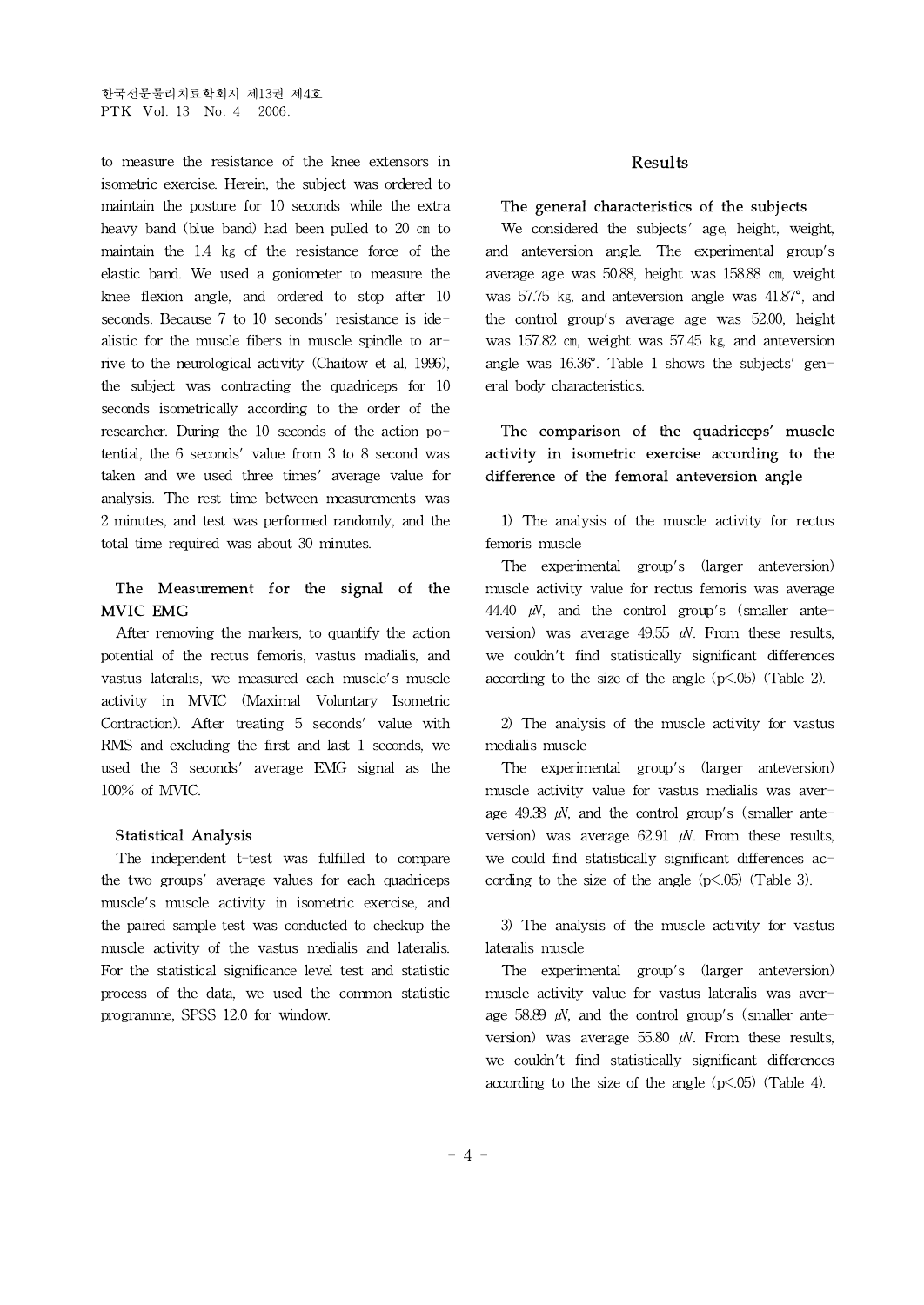|                             | Age (yr)                 | $Height$ (cm)     | Weight (kg) | Anteversion angle (°) |
|-----------------------------|--------------------------|-------------------|-------------|-----------------------|
| Experimental group $(n=15)$ | $50.88 \pm 4.63^{\circ}$ | $158.88 \pm 1.16$ | 57.75±5.75  | $41.87\pm 6.41$       |
| Control group $(n=15)$      | $52.00 \pm 2.75$         | 157.82±4.04       | 57.45±6.41  | 16.36±2.86            |
| <sup>a</sup> Mean±SD.       |                          |                   |             |                       |

| <b>Table 1.</b> The general characteristics of the subjects |  |  |  |
|-------------------------------------------------------------|--|--|--|
|-------------------------------------------------------------|--|--|--|

Table 2. The analysis of the muscle activity for rectus femoris muscle

| Muscle                    | Groups       | N                    | Mean±SD                                                                                                           | df | t       | р                |
|---------------------------|--------------|----------------------|-------------------------------------------------------------------------------------------------------------------|----|---------|------------------|
| Rectus femoris            | Experimental | 15                   | 44.40±17.74                                                                                                       |    | $-.87$  | .39              |
|                           | Control      | 15                   | 49.55±14.69                                                                                                       | 28 |         |                  |
|                           |              |                      | <b>Table 3.</b> The analysis of the muscle activity for vastus medialis muscle                                    |    |         |                  |
| Muscle                    | Groups       | N                    | Mean±SD                                                                                                           | df | t       | p                |
| Vastus medialis           | Experimental | 15                   | 49.83±11.45                                                                                                       |    | $-2.89$ | .00 <sub>0</sub> |
|                           | Control      | 15                   | $62.91 \pm 13.29$                                                                                                 | 28 |         |                  |
|                           |              |                      | <b>Table 4.</b> The analysis of the muscle activity for vastus lateralis muscle                                   |    |         |                  |
| Muscle                    | Groups       | N                    | Mean±SD                                                                                                           | df | t       | p                |
| Vastus lateralis          | Experimental | 15                   | 58.89±15.13                                                                                                       | 28 | .55     | .59              |
|                           | Control      | 15                   | 55.80±15.42                                                                                                       |    |         |                  |
|                           |              |                      | <b>Table 5.</b> The comparison of the muscle activity between vastus medialis and lateralis in experimental group |    |         |                  |
| Vastus lateralis-medialis |              | Difference (Mean±SD) |                                                                                                                   | df | t.      | p                |
|                           |              | $9.06 \pm 16.22$     |                                                                                                                   | 14 | 2.16    | .04              |
|                           |              |                      | Table 6. The comparison of the muscle activity between vastus medialis and lateralis in control group             |    |         |                  |
| Vastus lateralis-medialis |              | Difference (Mean±SD) |                                                                                                                   | df | t       | p                |
|                           |              | $-7.11 \pm 17.05$    |                                                                                                                   | 14 | $-1.61$ | .129             |

# The comparison of the muscle activity between vastus medialis and lateralis according to the difference of femoral anteversion angle

1) The comparison of the muscle activity between vastus medialis and lateralis in experimental group

In experimental group, the average value of the muscle activity in isometric exercise for vastus lateralis was higher than medialis as much as 9.06  $\mu$ . This is the statistically significant value (p<.05) (Table 5).

2) The comparison of the muscle activity between vastus medialis and lateralis in control group

In control group, the average value of the muscle activity in isometric exercise for vastus lateralis was lower than medialis as much as  $-7.11 \mu$ . This isn't the statistically significant value (p<.05) (Table 6).

## Discussion

The purpose of this research is to analyze the effects of the increase of the femoral anteversion angle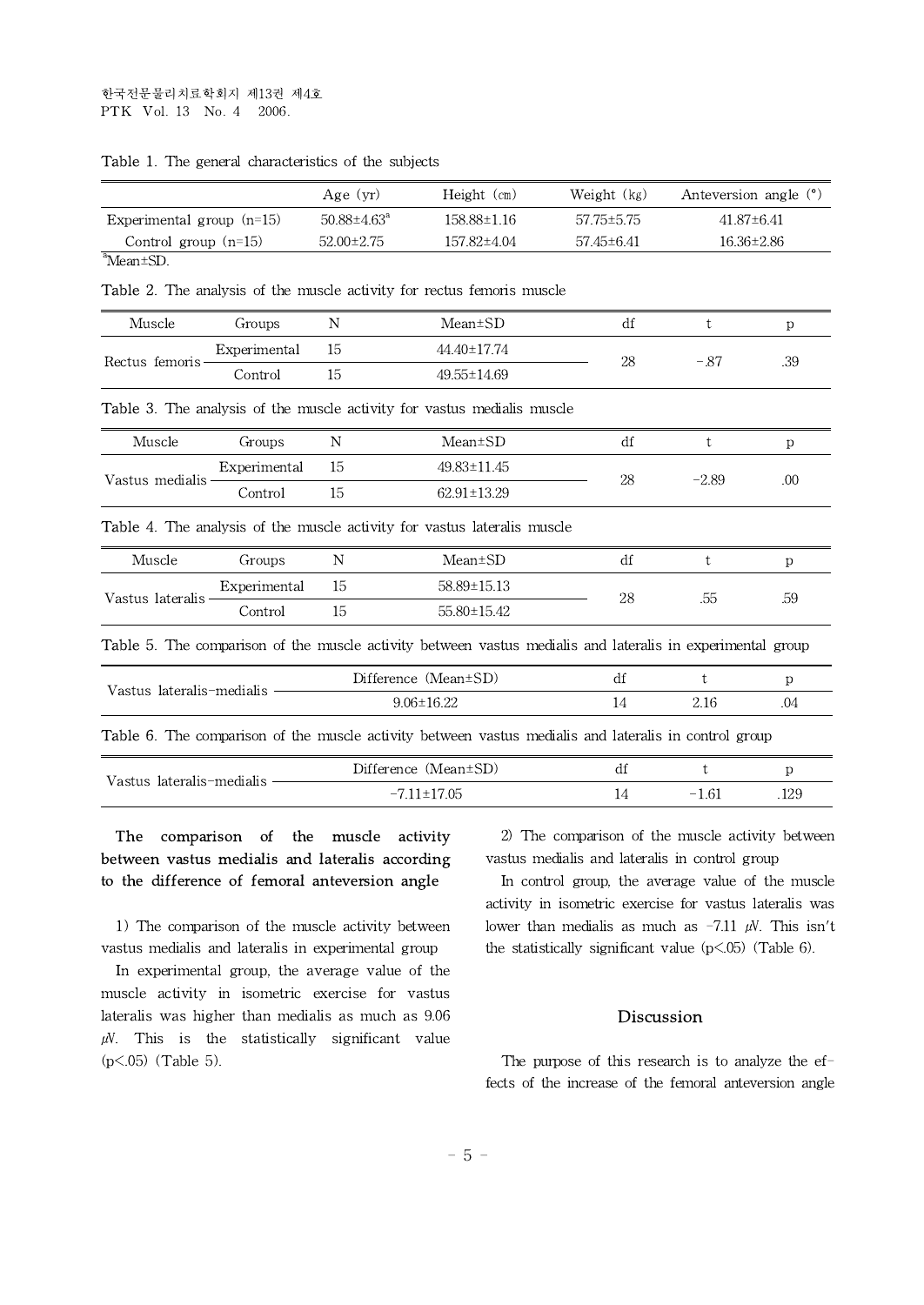on the unbalanced quadriceps femoris muscle by comparing the muscle activities on EMG between the larger anteversion angle group and the smaller.

The measuring methods for the femoral anteversion are largely classified into the fluoroscopic method, the biplanar roentgenography, and the axial roentgenography, and recently the ultrasonic method was reported (Lee, 1989). When evaluate the anteversion in prone position, the patient has to maintain hip joint neutral, and in seating, the patient has to flex the hip joint. We can evaluate the internal  $&$  external rotation in prone position, and if the internal rotation is excessive (above 50°) and the external rotation is limited (below 15°), this state can be diagnosed as the anteversion.

In prone position, the Craig test can be accompanied. In this test, while rotating the hip joint internal and externally, a researcher palpates the greater trochanter and determines the range of the greater trochanter's protrusion. In the rotation posture within this range, the femur is ideally located in acetabulum. When measured from the vertical axis and the major axis of the tibia, if the angle is larger than 15° in hip joint's internal rotation, the femur can be diagnosed as the anteversion. With this evaluation, the appraiser can diagnose the femoral anteversion, and this test's reliability is higher than that of the roentgenography. In hip joint flexion position, the contraction of the gluteus maximus can limit the ROM of the internal rotation, but there is no contraction to limit the internal rotation in this test's hip extended and knee flexed position, so the research in this position is reasonable (Kwon et al, 2005).

The correct alignment of the lower body means the ideal alignment state to support the lower body against the load from the upper body, and the neutral position of the pelvis is good for the correct alignment of the lower body (Florence et al, 1993), and consequently prevents the unnecessary energy lose. However, the faulty alignment triggers the unnecessary stress and strain on bones, joints, ligaments, and muscles (Florence, 1993), and the incorrect and repeated movement brings about the deformities of the lower body. The increased faulty alignment of the lower body caused by the muscle unbalance can induce the femoral deformities, and these deformities can be the factor for the forefoot adduction, tibial intorsion, and femoral anteversion (Stulberg, 1980), and the muscle unbalance will be accelerated consequently. Clinically, the hip internal rotation is often accompanied by the femoral anteversion. Furthermore, the congenital dislocation of hip, CP, Legg-Perthes, and in-toeing gait can be accompanied and the excessive anteversion can be the cause of the hip joint's dislocation and subluxation (Kim, 2004). Moreover, the increase of the femoral anteversion is the factor for the increased Q-angle, and because it brings about the abnormal dynamic problems in lower body's weight-bearing, the patellofemoral pain syndrome can be developed (Messier et al, 1991). If the iliotibial tract is tensioned because of the increase of the knee flexion and the reaction force of the patellofemoral joint's plane, the force that pulls the patella laterally increases through the lateral supportive tissues (Choi, 2005).

The excessive femoral anteversion causes the faulty alignment on knee and foot joint, and this alignment triggers the genu valgum on knee and excessive pronation on foot. For instance, in knee flexion, because the contraction force of the quadriceps makes the lateral subluxation of the patella, the vastus medialis must prevent of the subluxation of the patella by pulling it inside (Leveau and Rogers, 1980; Levine et al, 1983; Welsh and Woodall, 1990), but because the vastus medialis is the weakest physiologically, and becomes weak first and recovered last, once it becomes weak, the quadriceps' balance will be broken. Because, like this, the unbalanced quadriceps causes the dynamical change around the knee joint, it will be the factor for the lateral subluxation of the patella (Rouse, 1996). To correctly align the lower body, prevent the abnormal pain, and minimize the secondly deformity, the balance between the vastus medialis and lateralis is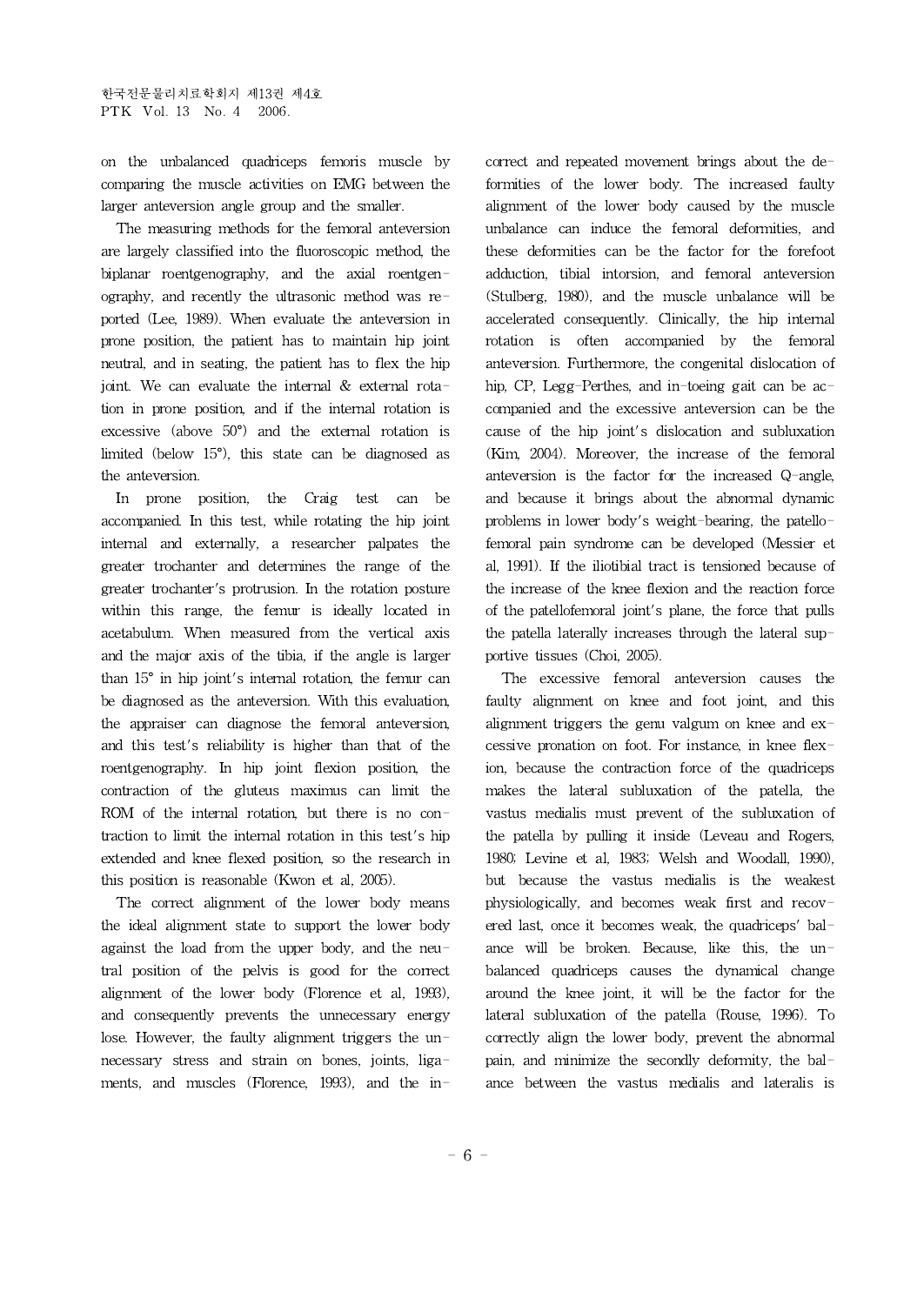very important, because the correct alignment of the knee joint is determined by the muscle balance between these two muscle and the forces of these two muscles affect the Q-angle (Leveau and Rogers, 1980). From these reasons, we can anticipate the fact that the measurement for the Q-angle is important to checkup the muscle balance. Therefore, it is important to checkup the muscle unbalance of the knee joint because the knee joint is in charge of the weight-bearing in standing up posture or in gait. For these reasons, the measurement of the knee joint's Q-angle is clinically important (Woodland and Francis, 1992) and we can anticipate that the disproportion of the quadriceps can facilitate the lateral subluxation of the knee joint.

Leveau et al (1980) said that the excessive femoral anteversion caused the malalignment of the knee and foot joint, and these states caused the knee joint's genu valgum and the foot joint's pronation, and consequently affected the muscles around the joints. In these situation, if the vastus medialis becomes weakened, the balance of the quadriceps will be broken and the broken balance makes the dynamical change around the knee joint, and finally triggers the knee joint's lateral subluxation (Rouse, 1996).

That is, it is critical to predict and prevent the factors like the increase of the femoral anteversion that can cause the patellofemoral pain syndrome in thirties and fifties (Choi, 2005).

Therefore, the comparison of the muscle activity between the larger and smaller anteversion group, and the analysis for the difference between vastus medialis and lateralis are clinically very useful to strengthen muscle selectively. In this research, the larger anteversion group's vastus lateralis was stronger and there were significant differences in the weakness of the vastus medialis. Furthermore, in comparison of the muscle activity between the vastus medialis and lateralis in the larger anteversion group, the vastus medialis was remarkably weak and there was the significant statistic difference.

Werner and Eriksson (1993) reported that the weak-

ness of the knee extensors was the important reason for the patellofemoral pain syndrome. After comparing the EMG values between the knee pain group and the normal group, they found that the agonist and antagonist of the knee extensors were allweakened in the pain group. Generally, the patellofemoral pain syndrome is accompanied by the knee extensors' weakness and atrophy. Na et al (1999) as well, reported that in patellofemoral pain syndrome patients, the vastus medialis contracted later than the lateralis in knee extension, and the extensor's isometric muscle force was significantly increased after 6 weeks' exercise. From this, they found that the kinesitherapy was effective in the strengthening of the quadriceps.

Therefore, from the results of this research, we can know the fact that the increased anteversion angle triggers the muscle disproportion between vastus medialis and lateralis, and the consequent weakness of the vastus medialis is directly related to bring about the patellofemoral pain syndrome. Moreover, because the kinesitherapy can enhance the muscle power of the weakened vastus medialis, the selective muscle strengthening is required to prevent the patellofemoral pain syndrome. Like this, the results are showing that the larger the anteversion angle is, the more the faulty alignment of the lower body is, and if this happen, the balance between vastus medialis and lateralis will be broken, and consequently the increased valgus force on the knee joint causes the patellofemoral pain syndrome.

The limitation of this study is that there were not enough subjects, and there were difficulties in differentiating the congenital and acquired anteversion increase. The more in-depth studies are needed that are focused the people who have the congenital femoral anteversion. With making up for the limitation of this research, we need to further study the pelvis' transversion, gait pattern, and back pain that are related to the increase of the femoral anteversion, and the exercise programme that increases the ROM of the large anteversion patients' hip joint will has to be developed.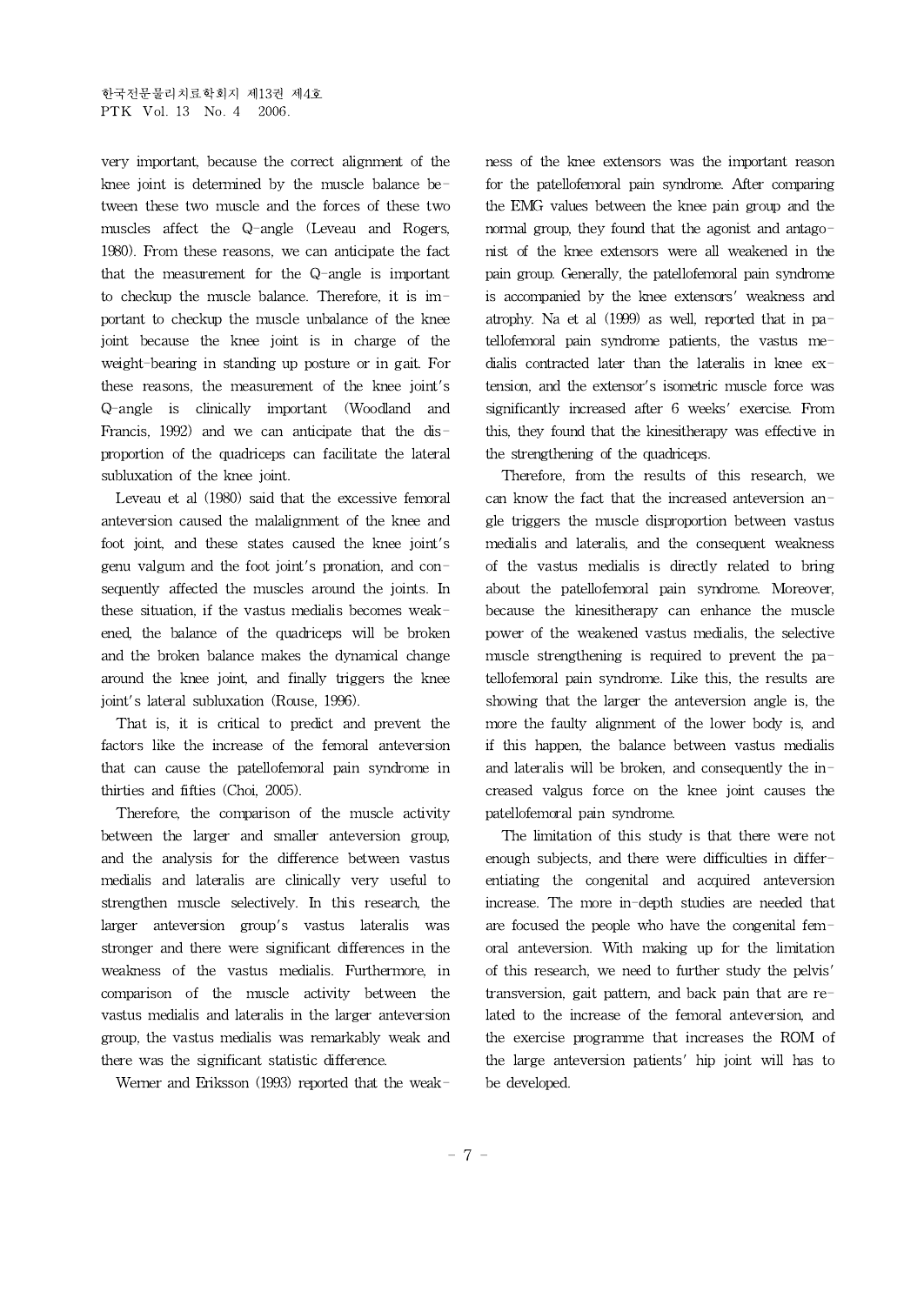### Conclusion

In this study, we investigated the 15 larger DeHaven KE, anteversion group and 15 smaller anteversion group to comparatively study the muscle activity of the quadriceps and the differences between vastus medialis and lateralis according to the different femoral anteversion angle. The results are as below.

First, in case of the experimental group, the muscle strength of the vastus lateralis was strong while the rectus femoris and vastus medialis were weak. In these facts, we could see the statistically meaningful difference in vastus medialis muscle activity.

Secondly, in the muscle activity analysis for vastus lateralis and medialis of the two groups, we could see the vastus lateralis muscle was strong in experimental group while the vastus medialis muscle contracted far more strongly in anteversion smaller control group. From these results, we can see the significant differences in muscle recruitment between the two groups. The statistically meaningful results were found in experimental group but not in the control group.

From the results above, we can know the fact the increased anteversion angle triggers the muscle disproportion between vastus medialis and lateralis, and the consequent weakness of the vastus medialis is directly related to bring about the patellofemoral pain syndrome.

#### References

- Alica JA, Palumbo RC, Tria AJ. Conservative care for patello-femoral pain. Orthop Clin North Am. 1992;23(4):548-554.
- Chaitow L, Liebenson C, Chambers G, et al. Muscle Energy Techniques. Churchill Livingstone, 1996:40-59.
- Choi H. Diagnosis and Treatment of Musculoskeletal Disorders. Seoul, Gunja Books, 2005.
- Delp SL, Hess WE, Hungerford DS, et al. Variation

of rotation moment arms with hip flexion. J Biomech. 1999;32(5):493-501.

- Lintner DM. Athletic injuries: Comparison by age, sport, and gender. Am J Sports Med. 1986;14:218-224.
- Florence PK, Elizabath KM, Patricia GP. Muscles: Testing and Function, with Posture and Pain. Lipincott William & Wilkins Inc., 1993.
- Fisher RL. Conservative treatment of patellofemoral pain. Orthop Clin North Am. 1986;17(2):269-272.
- Hungerford DS, Barry M. Biomechanics of the patellofemoral joint. Clin Orthop Relat Res. 1979;144:9-15.
- Jung NS, An CS, Kim HS, et al. Joint Structure and Function. 3rd ed. Seoul, Yeongmun Books, 2004.
- Kim YM, Bin SI. Comparative study of the roentgenographic methods for the measurement of the femoral anteversion. Journal of the Korean Orthopaedic Association. 1986;21(3):387-396.
- Kwon OY, Kwak MS, Kim SY. Diagnosis and Treatment of Movement Impairment Syndromes. Seoul, Jungdam Media, 2005.
- Kim WJ. The Torsion Deformity and the Gait Pattern in Rigid Hemiplegia. Master's thesis, Seoul, Seoul University, 2004.
- Lee JS. A new method for measurement of femoral anteversion. The Journal of the Korean Orthopaedic Association. 1989;24(3):889-898.
- LeVeau BF, Rogers C. Selective training of the vastus medialis muscle using EMG biofeedback. Phys Ther. 1980;60(11):1410-1415.
- McConnell J. The management of chondromalacia patella: Along term solution. Aust Physiother. 1986;32:215-223.
- Messier SP, Davis SE, Curl WW, et al. Etiologic factors associated with patellofemoral pain in runners. Med Sci Sports Exerc. 1991;23(9):1008-1015.
- Na YM, Mun JH, Park YG, et al. The effects of rehabilitative training in the treatment of patellofemoral pain syndrome. Journal of Korean Academy of Rehabilitation Medicine. 1999;23(6):1229-1235.